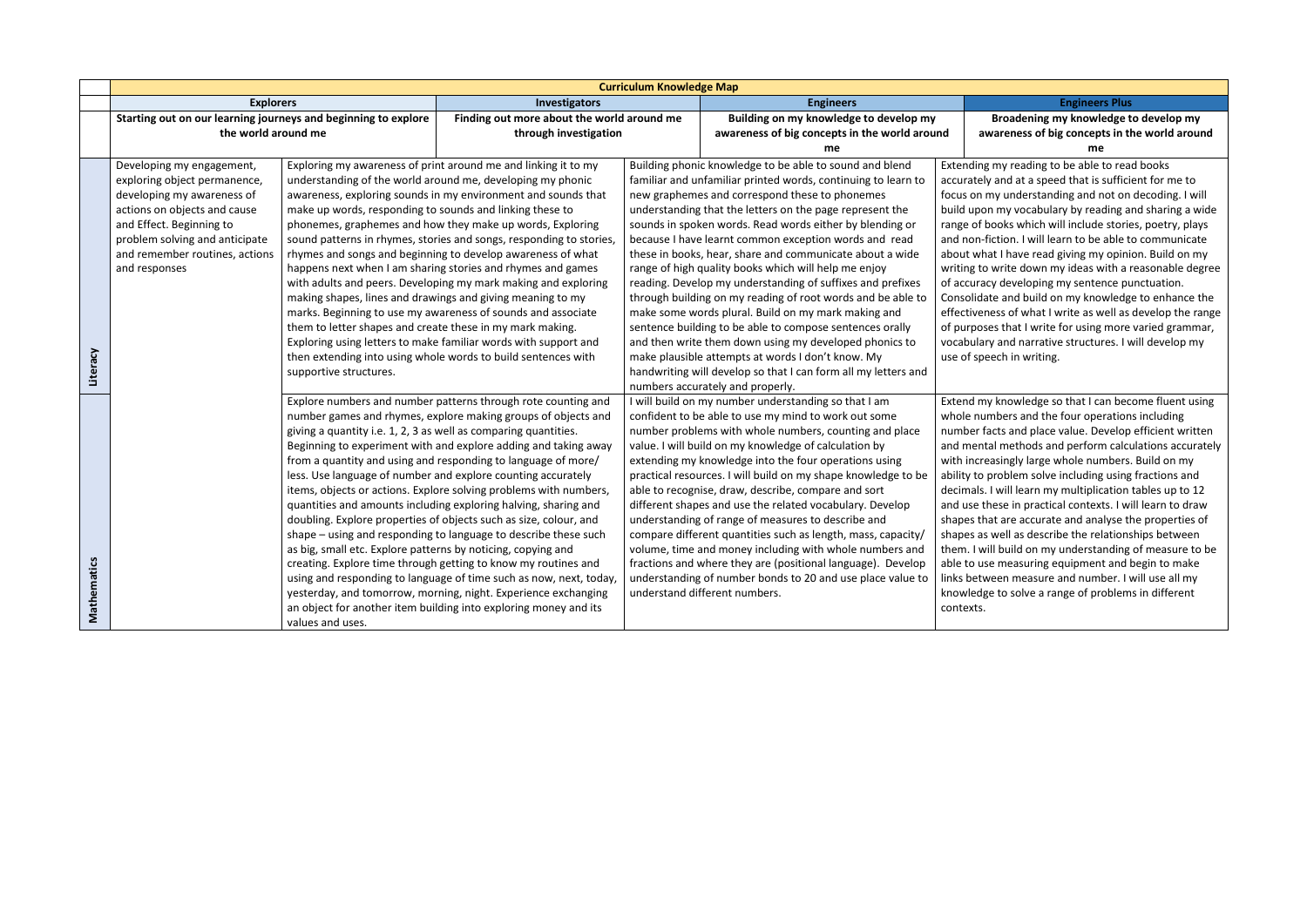|                     | Explore and communicate about past and present events in my<br>own lives and lives of family members. Explore how people and<br>communities are similar and different. Investigate how places,<br>objects, materials and living things are same and different and use<br>and respond to some language to label them and their properties.<br>Investigate the world around me and use and respond to language<br>that describes the features of my own and differing environments.<br>Investigate animals, plants and humans and use and respond to<br>language to describe them and their features and their life cycles.<br>Investigate why some things occur and communicate about<br>changes they observe in enquiry based activities. Explore and<br>develop my awareness of place knowledge through learning about<br>similarities and differences of places around the world including<br>hot and cold climates and places in my environment that I visit like<br>the farm, the zoo and the beach. | I will build on my observations of the world around me by<br>focusing on the natural and humanly constructed world<br>around me asking questions about what I see. I will build on<br>my scientific knowledge by using enquiry to answer<br>questions about what I see including changes over time,<br>patterns, grouping and classifying and comparing things in<br>world around me. This will include finding out about plants<br>and animals in my habitat and less familiar habitats (such as<br>seashore, woodland, rainforest etc.) being able to name<br>some and know their features and common groups and life<br>cycles and what they need to live, learning about humans<br>and the body, investigating materials and their properties<br>and uses and observing changes in the environment and<br>seasons.<br>Build on my geographical awareness to develop my<br>locational knowledge by knowing about countries and their<br>capital cities and the continents and oceans, place<br>knowledge by learning about similarities and differences of<br>human and physical geography of my area of the UK and<br>another non EU country, my human and physical geography<br>by using geographical vocab to refer to label features of the<br>environment, my fieldwork skills by using maps, compasses,<br>photos and plans and observations of the world around me.<br>Build on my historical awareness to develop my<br>understanding of changes in living memory and events<br>beyond that which are significant as well as finding out<br>about people who are significant in the past nationally and<br>where I live. | Build on<br>me by ex<br>developi<br>between<br>thinking<br>interactio<br>learning<br>out) and<br>develope<br>parts of<br>rocks/sc<br>including<br>on and b<br>my locat<br>and the<br>hemisph<br>line, Anta<br>of differe<br>describe<br>atlases, g<br>compass<br>observat<br>Build on<br>develop<br>British, k<br>and iron<br>Vikings a<br>locally ar |
|---------------------|----------------------------------------------------------------------------------------------------------------------------------------------------------------------------------------------------------------------------------------------------------------------------------------------------------------------------------------------------------------------------------------------------------------------------------------------------------------------------------------------------------------------------------------------------------------------------------------------------------------------------------------------------------------------------------------------------------------------------------------------------------------------------------------------------------------------------------------------------------------------------------------------------------------------------------------------------------------------------------------------------------|-------------------------------------------------------------------------------------------------------------------------------------------------------------------------------------------------------------------------------------------------------------------------------------------------------------------------------------------------------------------------------------------------------------------------------------------------------------------------------------------------------------------------------------------------------------------------------------------------------------------------------------------------------------------------------------------------------------------------------------------------------------------------------------------------------------------------------------------------------------------------------------------------------------------------------------------------------------------------------------------------------------------------------------------------------------------------------------------------------------------------------------------------------------------------------------------------------------------------------------------------------------------------------------------------------------------------------------------------------------------------------------------------------------------------------------------------------------------------------------------------------------------------------------------------------------------------------------------------------------------------------------|-------------------------------------------------------------------------------------------------------------------------------------------------------------------------------------------------------------------------------------------------------------------------------------------------------------------------------------------------------|
| World<br>Creativity | Experience, attend to and join in with singing songs, making music<br>and dancing and investigate with ways of changing them. Safely<br>use and investigate a variety of materials, tools techniques,<br>experimenting with colour, design, texture, form and function.<br>Investigate representation through different media such as<br>imaginative play, creating and movement leading to pretending<br>and symbolic play. Uses own experiences to inspire creation in<br>movement, play, and media. Represent own thoughts, ideas and<br>feelings through design, art, music, dance, role play and stories.                                                                                                                                                                                                                                                                                                                                                                                           | Build on my creative skills to use a range of materials to<br>design and make, draw/ paint/ sculpt, use techniques in<br>colour/ pattern/ texture/line/shape/form and space, find<br>out about artists, what they created and make links to what I<br>have created. Build on my design skills to design, make, and<br>evaluate simple products including strong structures and<br>mechanisms like levers, sliders, wheels and axles. Build on<br>my musical skills to use my voice expressively by singing, and<br>speaking chants and rhymes, play tuned and untuned<br>instruments, listen to live and recorded music and<br>experiment and compose with sounds,                                                                                                                                                                                                                                                                                                                                                                                                                                                                                                                                                                                                                                                                                                                                                                                                                                                                                                                                                                  | stories li<br>and the I<br>Build on<br>record o<br>masterin<br>and sculp<br>architect<br>skills to d<br>including<br>pulleys,<br>features<br>Build on<br>perform<br>music fo<br>detail ind<br>from diff<br>to under<br>music.                                                                                                                         |

and broaden my scientific view of world around ploring, communicating about, testing and ing ideas about everyday materials, relationships Iving things and familiar environments and about their functions, relationships and ions. Build on my knowledge of enquiry by how to conduct fair tests (setting up, carrying interpret the results. My knowledge will be ed in understanding about functions of different plants, animals and humans and their anatomy, bils and their properties, light and sound, forces If magnets, states of matter and electricity. Build or and broaden my geographical awareness to extend ional knowledge of countries focusing on Europe Americas, counties and cities in the UK and the eres, time zones and lines/circles i.e. latitudinal arctic circle, my human and physical geography ent biomes and climate zones using language to their features and my fieldwork by using globes, digital computer mapping, extended and grid references, map symbols and tion of the world around me.

and broaden my historical awareness to chronological awareness and understanding of ocal and world history which includes the stone age, settlers and invaders like the romans, Vikings and Anglo Saxons, history in the 20<sup>th</sup> century nd more broadly, early civilisations and their ke the Egyptians, The Shang dynasty, the Greeks Mayans.

> and broaden my creative skills to sketch and bservations evaluating and adapting them, g art and design techniques in drawing, painting pting, find out more about great artists, ts and designers in history. Build on my design design, make, evaluate more complex products strong structures, mechanisms like gears, cams, levers and linkages and including electrical and some features that can be programmed. and broaden my musical skills to play and in a range of contexts, improvise and compose r a range of purposes, listen with attention to cluding to a range of live and recorded music ferent traditions and composers/ genres, begin rstand musical notation, consider the history of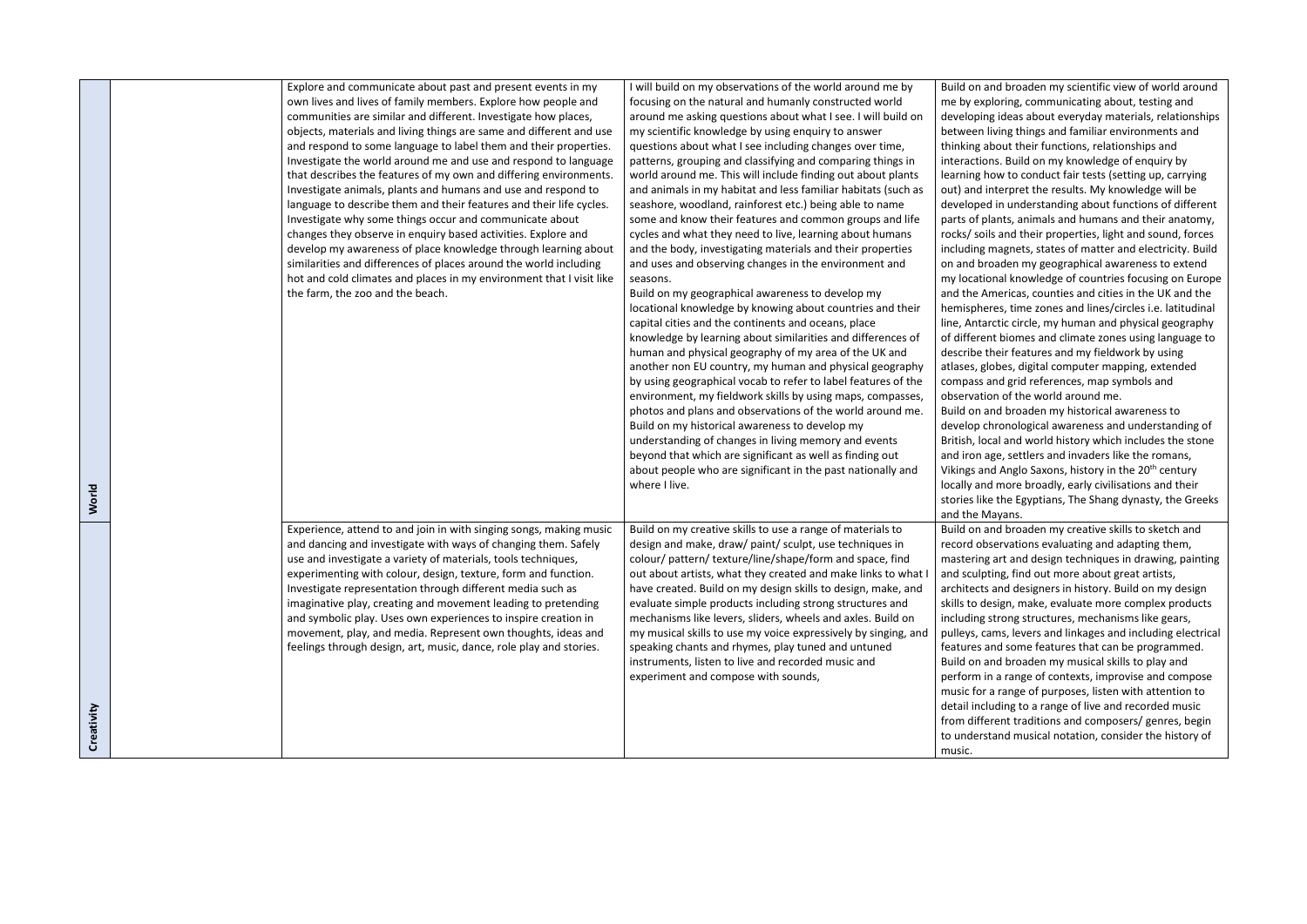| Technology              | Developing my physical access<br>to and controlling technology<br>with switches, extending my<br>motivation by using effects,<br>developing my control so I can<br>develop my independence and<br>communication through<br>technology                                                                                                                                                                                    | Investigate and explore cause and effect, anticipating a range of<br>sounds, sights and actions, investigate turning on and the<br>operation of mechanical toys, explores using computer equipment<br>like PCS and tablets and interacts with simple programmes and ICT<br>hardware that is age appropriate. Recognise a range of technology<br>at home and at school and use technology for particular purposes.<br>Follow and give instructions and investigate when instructions<br>given don't work and need changing.                                                                                | Build on my technological skills to understand algorithms<br>and how to create, implement and debug simple<br>programmes and predict how simple programmes work and<br>behave, create/organise/store/manipulate and retrieve<br>digital content, use technology safely and identify IT in the<br>wider environment.                                                                                                                                                                                                                                                                                                                                                                                                                                                                                                                                                                                                                                                                                                                                                                                                                           | Build on<br>write and<br>sequence<br>investiga<br>know wh<br>discernin                                                                                                                                                                                                                                 |
|-------------------------|--------------------------------------------------------------------------------------------------------------------------------------------------------------------------------------------------------------------------------------------------------------------------------------------------------------------------------------------------------------------------------------------------------------------------|-----------------------------------------------------------------------------------------------------------------------------------------------------------------------------------------------------------------------------------------------------------------------------------------------------------------------------------------------------------------------------------------------------------------------------------------------------------------------------------------------------------------------------------------------------------------------------------------------------------|-----------------------------------------------------------------------------------------------------------------------------------------------------------------------------------------------------------------------------------------------------------------------------------------------------------------------------------------------------------------------------------------------------------------------------------------------------------------------------------------------------------------------------------------------------------------------------------------------------------------------------------------------------------------------------------------------------------------------------------------------------------------------------------------------------------------------------------------------------------------------------------------------------------------------------------------------------------------------------------------------------------------------------------------------------------------------------------------------------------------------------------------------|--------------------------------------------------------------------------------------------------------------------------------------------------------------------------------------------------------------------------------------------------------------------------------------------------------|
| Communication           | Developing my sensory/tactile/<br>visual/sound and social<br>awareness, extending my use of<br>hands to communicate,<br>developing my interaction with<br>others, extending my<br>vocalisations                                                                                                                                                                                                                          | Extending my attention, listening to stories, rhymes and songs,<br>following and responding to instructions and communication,<br>answering questions in relation to my experience and world<br>around me. Expressing myself, my wants, needs and choices and<br>communicating my experiences.                                                                                                                                                                                                                                                                                                            | Building on my communication to listen and respond appropriately to qu<br>keeping my attention so that I can stay on topic and continue a conversa<br>begin to communicate my own answers, arguments and opinions, use de<br>contexts and for different purposes including to express my feelings, use<br>hypothesize, imagine and explore ideas, for verbal communicators speak<br>properly, participate in discussions, presentations, performances, role pl<br>listener and attend to and consider what other people communicate add<br>appropriate register to communicate effectively.                                                                                                                                                                                                                                                                                                                                                                                                                                                                                                                                                   |                                                                                                                                                                                                                                                                                                        |
| and Physical<br>Sensory | Developing my fine motor<br>movements to reach, grasp,<br>release and manipulate,<br>developing my supine motor<br>and prone motor movement,<br>Developing my gross motor<br>movement to sit, stand, roll,<br>crawl and walk.<br>Developing my routines and<br>engagement in eating and<br>drinking (including safe swallow<br>and accepting nutrition as pupil<br>profile allows), and my personal<br>care and hygiene. | Exploring and developing my control and coordination in my large<br>and small movements moving in different ways and being safe<br>when I do. Exploring my use of tools to engage in making and<br>doing. Exploring my physical wellbeing by responding, engaging<br>and developing my awareness of my toileting and personal care,<br>extending my engagement in eating and drinking developing<br>independence and expanding foods I will eat, exploring,<br>responding to language and developing awareness of treat food<br>and healthy food. Tolerating and developing my engagement in<br>dressing. | Build on my physical skills to master basic movements<br>including running, jumping, throwing and catching and<br>develop balance, agility and coordination and use these skills<br>in activities, participate in games and develop ways of<br>attacking and defending, perform dances and movement<br>patterns, develop my confidence in the water when<br>swimming.<br>Build on my knowledge and skills to be physically well by<br>dressing and engaging in personal care routines with greater<br>independence<br>Build on my knowledge of my body by exploring healthy<br>choices such as daily exercise, good nutrition and sleep,<br>exploring who can help us when we feel poorly and<br>developing my awareness of how to help myself feel better<br>and be physically better by looking after myself such as in<br>personal care routines and preventing health problems (i.e.<br>brushing my teeth to avoid decay, exercising to avoid<br>obesity), exploring healthy food choices and participate in<br>planning and preparing healthy meals, developing<br>awareness of risks associated with eating too much<br>unhealthy food. | Build on<br>competit<br>netball, r<br>these gar<br>catching<br>my flexib<br>perform<br>outdoor<br>performa<br>my abilit<br>distance:<br>staying s<br>Build on<br>physicall<br>and illega<br>how to re<br>weight Ic<br>the impo<br>germs in<br>spread a<br>vaccinati<br>myself of<br>emergen<br>someone |

and broaden my technological skills to design, d debug programmes, use some features like e, selection and repetition in programmes, ate computer networks like the internet and hat it offers, search for information safely and ngly.

uestions, stories, rhymes and instructions ation, ask questions in a range of contexts and escription, explain and use narrative in different emy communication methods to speculate, k audibly and fluently using the English language lay and debates, take into consideration the ding my own ideas as a return, use an

and broaden my physical skills to play tively in games like football, cricket, hockey, rounders, tennis basketball etc. using skills in mes like running, jumping, throwing and but also using these skills on their own, develop bility, strength, technique, control and balance, dances and movement patterns, participate in and adventurous activities, evaluate my ances and consider how to do better, develop ty to swim by swimming more extended s and using some conventional strokes and safe.

and broaden my knowledge of keeping ly healthy by developing my awareness of legal al harmful substances and their risks, knowing ecognise early signs of physical illness such as oss or unexplained changes to my body, about ortance of sleep and good dental hygiene, about icluding bacteria and viruses – how they are ind treated and allergies, immunisations and ions. Develop my awareness of how to help r others in an emergency such as by calling the icy services and knowing how to help when e hurts themselves.